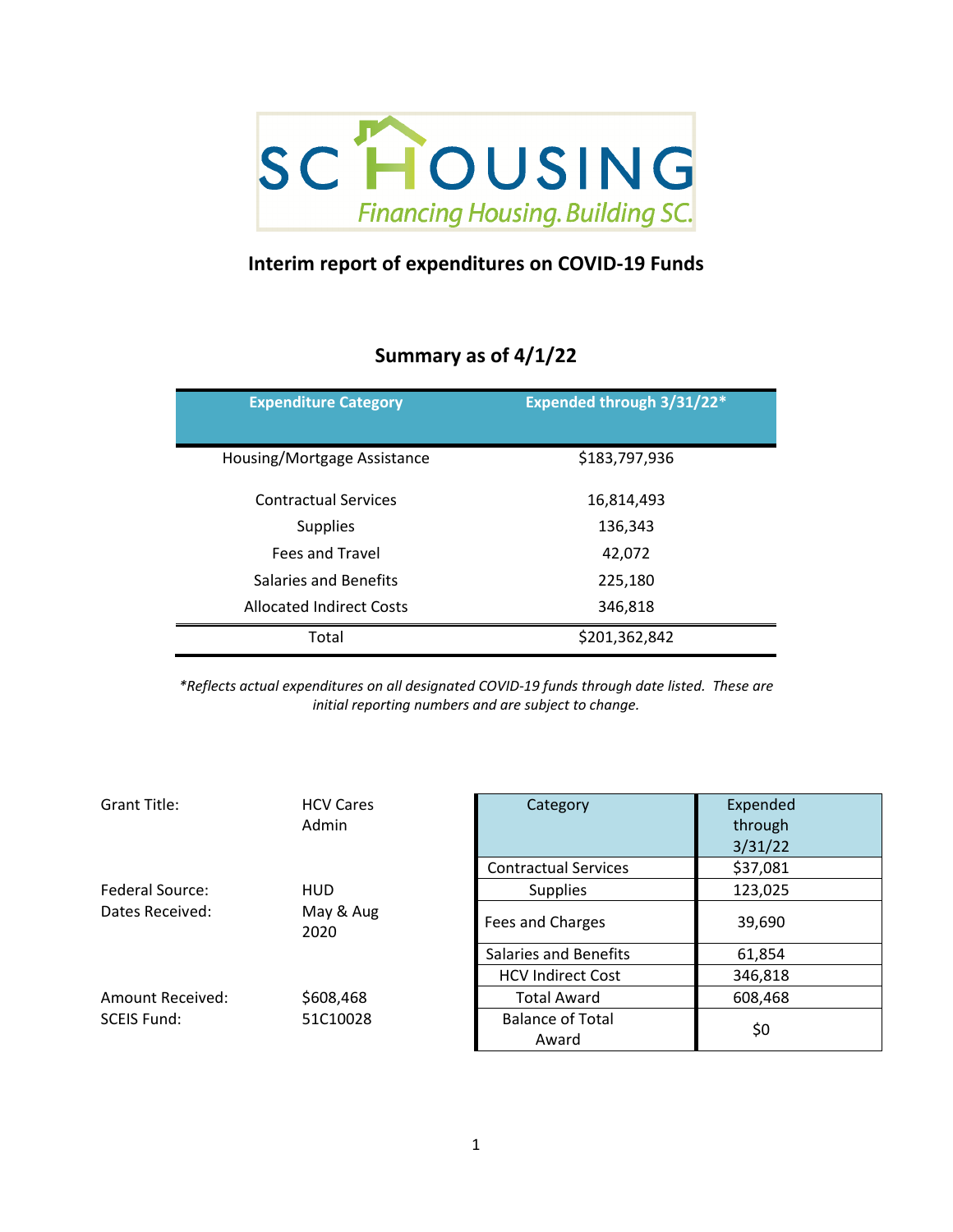Purpose: Pursuant to the Coronavirus Aid, Relief, and Economic Security Act (CARES Act), HUD awarded administrative fees to prevent, prepare for, and respond to coronavirus. This is to allow public housing agencies to maintain normal operations and take other necessary actions during the period the HCV programs is impacted by the virus.

| Grant Title:       | Mainstream 5        | Category                  | Expended  |
|--------------------|---------------------|---------------------------|-----------|
|                    |                     |                           | through   |
|                    |                     |                           | 3/31/22   |
| Federal Source:    | <b>HUD</b>          | <b>Housing Assistance</b> | \$78,300  |
| Dates Received:    | <b>Installments</b> |                           |           |
|                    | Mar 2021 -          |                           |           |
|                    | Mar 2022            |                           |           |
|                    |                     | <b>Total Award</b>        | 507,600   |
| Amount Received:   | \$150,585           |                           |           |
| <b>SCEIS Fund:</b> | 51C10028            | <b>Balance of Total</b>   | \$429,300 |
|                    |                     | Award                     |           |

Purpose: Pursuant to the CARES Act, HUD allocated unobligated Mainstream Program funding for incremental tenant-based rental assistance for public housing authorities who were previously awarded funding allocations in the 2017 and 2019 Mainstream Voucher Program competitions. This additional funding will enable PHA's to respond to coronavirus.

| <b>Grant Title:</b> | <b>SC Stay Plus</b> | Category                     | Expended through<br>3/31/22 |
|---------------------|---------------------|------------------------------|-----------------------------|
| Federal Source:     | U.S. Treasury       | <b>Housing Assistance</b>    | \$169,048,960               |
|                     |                     | <b>Contractual Services</b>  | 15,745,629                  |
|                     |                     | <b>Supplies</b>              | 13,318                      |
| Date Received:      | Apr 2021            | <b>Salaries and Benefits</b> | 133,191                     |
|                     |                     | Travel                       | 70                          |
| Amount Received:    | \$271,774,744*      | Net Total Award*             | 238,524,744                 |
|                     |                     | <b>Balance of Total</b>      | \$53,583,576                |
| <b>SCEIS Fund:</b>  | 51C60000            | Award                        |                             |

\*Per instructions from the US Treasury, \$33,250,000 of Emergency Rental Assistance has been reallocated to Richland, Charleston and Anderson counties for distribution in those respective counties, which had spent the funds previously allocated to them.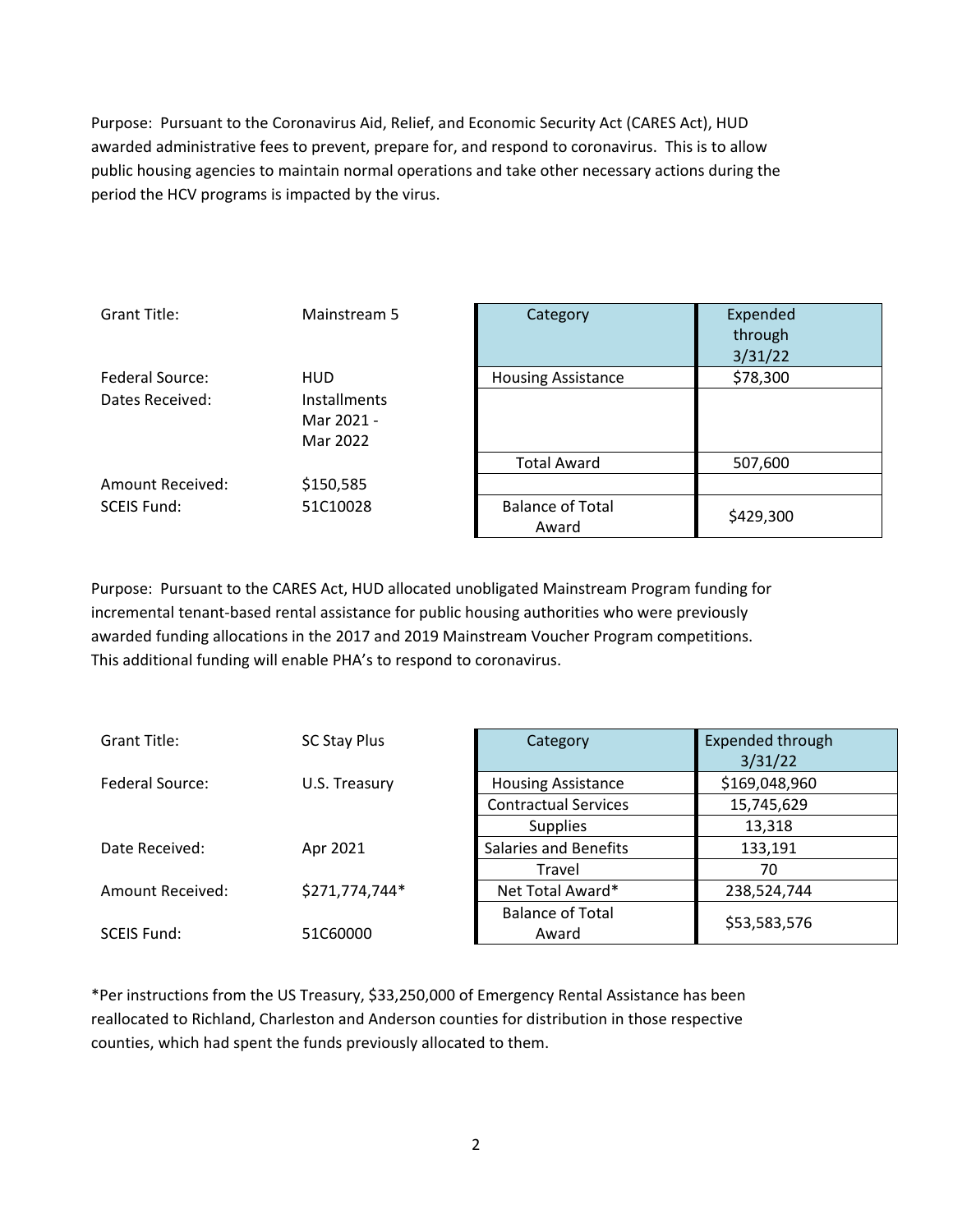Purpose: Pursuant to the Consolidated Appropriations Act of 2020, U.S. Treasury allocated Emergency Rental Assistance program 1 funding to assist households that are unable to pay rent or utilities, or experienced other financial hardship due, directly or indirectly, to the COVID-19 outbreak. The U.S. Treasury allocated funds to the highest-need areas, where job loss and high market costs have made it especially difficult for low-income renters.

| Grant Title:       | SC Stay Plus 2 | Category                         | Expended<br>through<br>3/31/22 |
|--------------------|----------------|----------------------------------|--------------------------------|
| Federal Source:    | U.S. Treasury  | <b>Housing Assistance</b>        | \$9,261,890                    |
| Date Received:     | 40 % Received  |                                  |                                |
|                    | May 2021       |                                  |                                |
|                    |                | <b>Total Award</b>               | 231,969,208                    |
| Amount Received:   | \$92,787,683   |                                  |                                |
| <b>SCEIS Fund:</b> | 51C70011       | <b>Balance of Total</b><br>Award | \$222,707,318                  |

Purpose: Pursuant to the American Rescue Plan Act of 2021, U.S. Treasury allocated Emergency Rental Assistance 2 (ERA 2) funding, also to assist households that are unable to pay rent or utilities, who has qualified for unemployment benefits or experienced a reduction in household income, incurred significant costs, or experienced other financial hardship during or due, directly or indirectly, to the coronavirus pandemic.

| <b>Grant Title:</b> | SC Mortgage<br>Rescue<br>Program | Category                         | <b>Expended thro</b><br>3/31/22 |
|---------------------|----------------------------------|----------------------------------|---------------------------------|
| Federal Source:     | U.S. Treasury                    | Mortgage Assistance              | \$5,256,868                     |
| Date Received:      | 10% May 2021                     |                                  |                                 |
|                     | 90% Feb 2022                     | <b>Contractual Services</b>      | 1,021,079                       |
|                     |                                  | <b>Total Award</b>               | 144,650,807                     |
| Amount Received:    | \$144,650,807                    |                                  |                                 |
| <b>SCEIS Fund:</b>  | 51C70012                         | <b>Balance of Total</b><br>Award | \$138,372,86                    |

| SC Mortgage<br>Rescue<br>Program | Category                    | <b>Expended through</b><br>3/31/22 |
|----------------------------------|-----------------------------|------------------------------------|
| U.S. Treasury                    | Mortgage Assistance         | \$5,256,868                        |
| 10% May 2021                     |                             |                                    |
| 90% Feb 2022                     | <b>Contractual Services</b> | 1,021,079                          |
|                                  | <b>Total Award</b>          | 144,650,807                        |
| \$144,650,807                    |                             |                                    |
| 51C70012                         | <b>Balance of Total</b>     | \$138,372,860                      |
|                                  | Award                       |                                    |